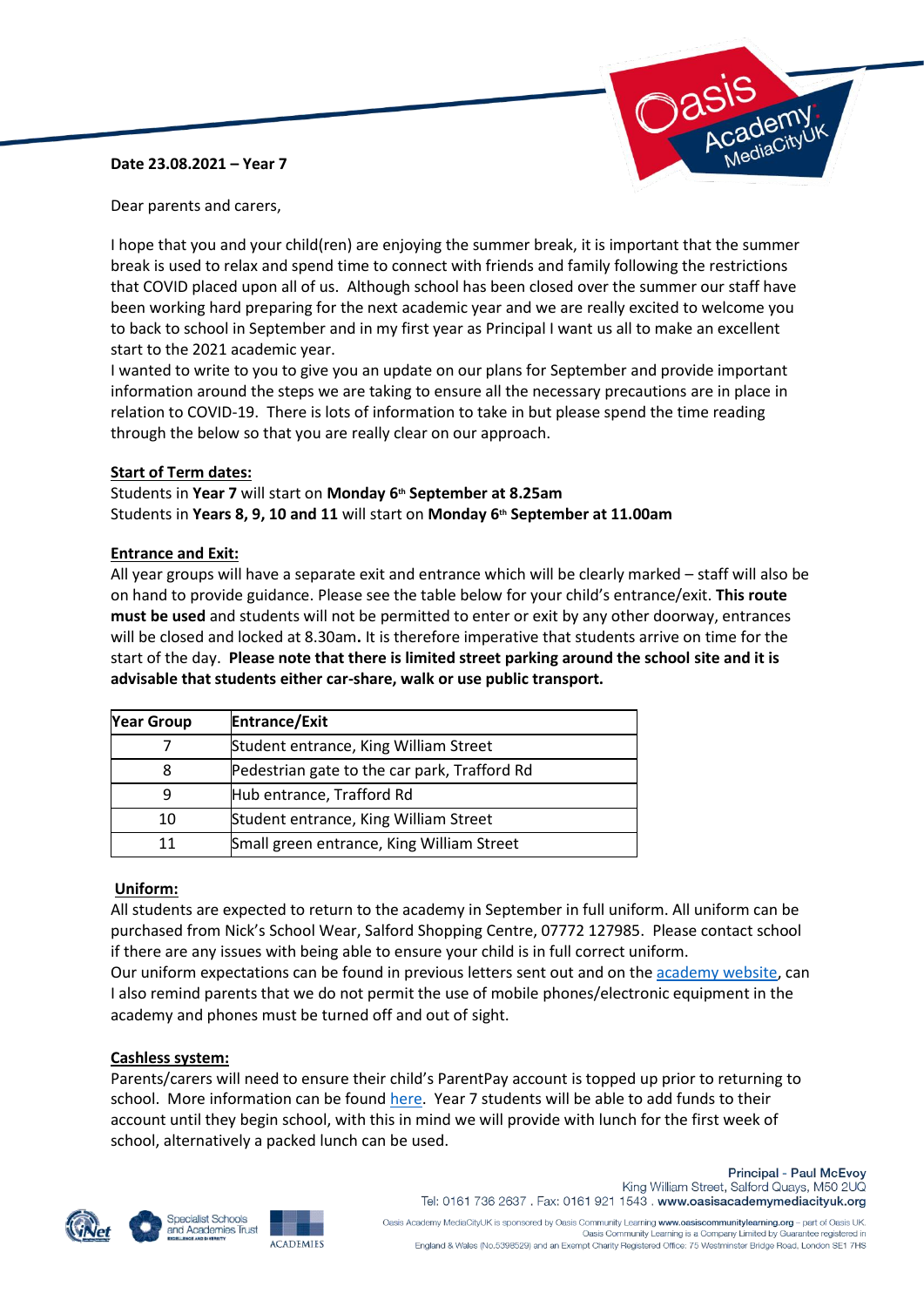

# **Keeping up to date - MyChildAtSchool**

MyChildAtSchool is an online portal for parents that enables you to view your child's attendance, behaviour and allows you to update your contact information. More information about MyChildAtSchool can be found by clicking [here.](https://www.oasisacademymediacityuk.org/academy-life/my-child-at-school-mcas) For year 7 students we will send you your personalised login details for MyChildAtSchool during your child's first week at Oasis MediacityUk

### **COVID-19 Update:**

As you may know, the Government has published new guidance for schools around Covid-19 precautions to come into effect shortly. You [can read the guidance here](https://www.gov.uk/government/publications/actions-for-schools-during-the-coronavirus-outbreak/schools-covid-19-operational-guidance) or by searching. You can also access useful updated from the Department for Education [here.](https://www.gov.uk/government/collections/information-for-parents-and-carers-coronavirus-covid-19) We are following all guidance and this is reflected in our plans outlined below.

# **Testing**

Testing will remain an important aspect of reducing the risk of infection spreading within school. As pupils will potentially mix with lots of other people during the summer holidays, all secondary school pupils will receive two, on-site site lateral flow device (LFD) tests.

The first test will be taken before starting school on Friday 3<sup>rd</sup> September 2021, with the second test planned for the for the week beginning 6<sup>th</sup> September 2021. If you are happy for your child to be tested, please complete the consent form included and bring with you at your allocated appointment time. An appointment time is included at the end of this letter. In addition to this students are expected to test twice weekly until the end of September using the home testing kits.

### **COVID-19 symptoms and positive tests**

Pupils and staff must not come to school if they have symptoms of Covid, have had a positive test (including LFT or PCR), or are required to quarantine. If a pupil shows symptoms at school they will isolate within school and take a LFT(if consented) at which point a decision will be made whether to send home – it is important that parents/carers are able to arrange transport home. They will also need to get a free PCR test to check if they have COVID-19. Whilst awaiting the PCR result, they should continue to self-isolate. If the PCR test is taken within 2 days of the positive LFT, and is negative, it overrides the LFT and the pupil can return to school, as long as the individual doesn't have COVID-19 symptoms.

#### **Tracing close contacts and isolation**

From September children under the age of 18 will not be required to self-isolate if they are a close contact of a confirmed case. Instead they will be contacted by NHS Test and Trace and advised to take a PCR Test. The household (including any symptoms) should follow the Public Health England stay at home guidance for households with possible or confirmed COVID-19 infection

#### **Face coverings**

From September, the Government have explained that face coverings will no longer be advised for pupils, staff, and visitors either in classrooms or in communal areas.

We know however that staff, visitors, and older pupils may still want to continue to wear a face covering. Understanding as we do the current level of risk, we encourage students and staff to continue to wear a face covering but note that this is now a personal choice.

Those who chose to wear a face covering must follow the safety guidance around how to put one on and take one off safely. It is a requirement of the new guidance that we can quickly move back to







**Principal - Paul McEvoy** King William Street, Salford Quays, M50 2UQ Tel: 0161 736 2637 . Fax: 0161 921 1543 . www.oasisacademymediacityuk.org

Oasis Academy MediaCityUK is sponsored by Oasis Community Learning www.oasiscommunitylearning.org - part of Oasis UK.<br>Oasis Community Learning is a Company Limited by Guarantee registered in England & Wales (No.5398529) and an Exempt Charity Registered Office: 75 Westminster Bridge Road, London SE1 7HS